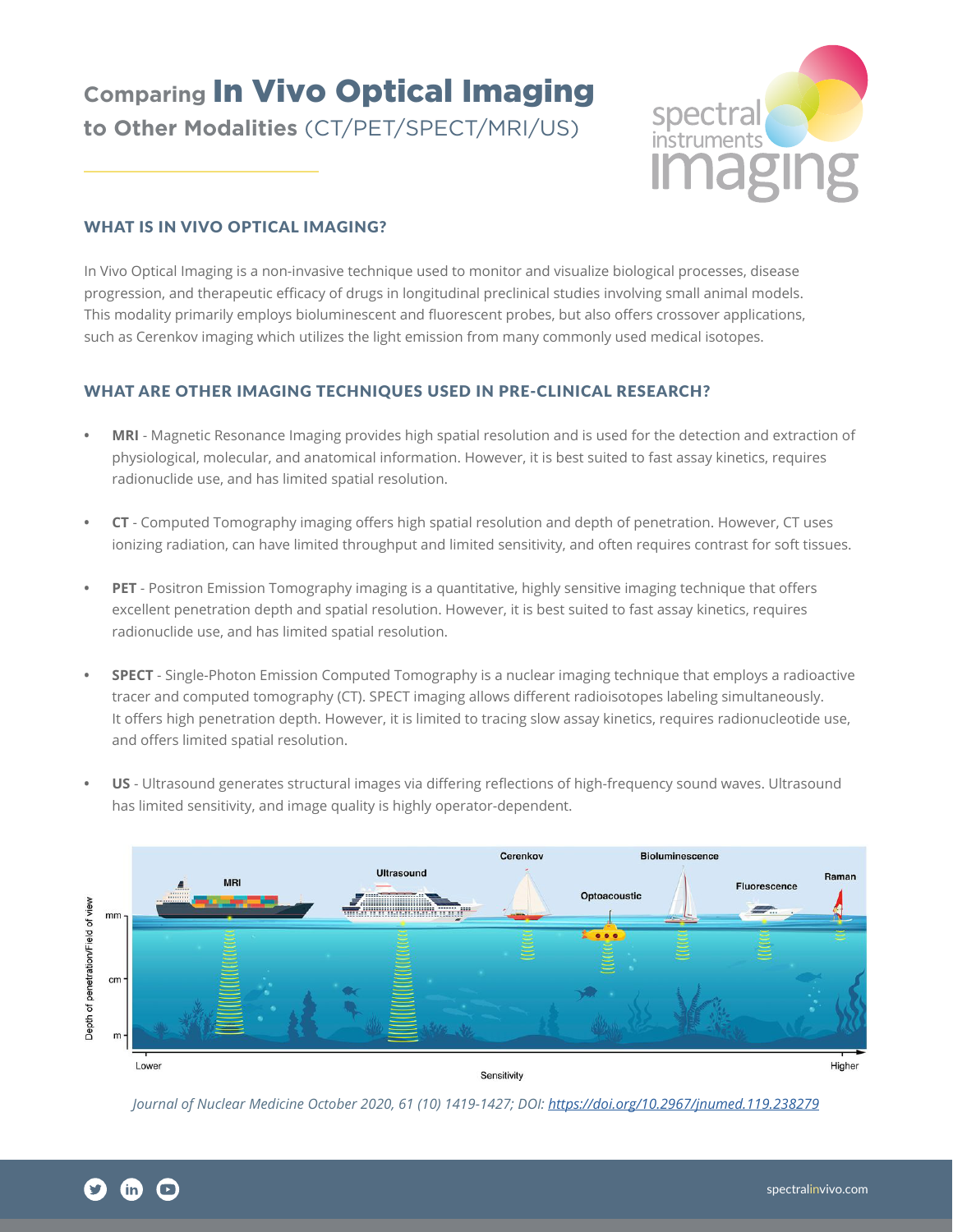### COMPARING PRECLINICAL IMAGING MODALITIES: PROS & CONS

All of these modalities offer in vivo , non-invasive tracking of cells, cellular process, and tissue changes - with pros and cons to each modality. Multimodality imaging can help overcome the limitations of an individual modality.



*Huang Y., et al. 2012 Biomedical Nanomaterials for Imaging - Guided Cancer Therapy*

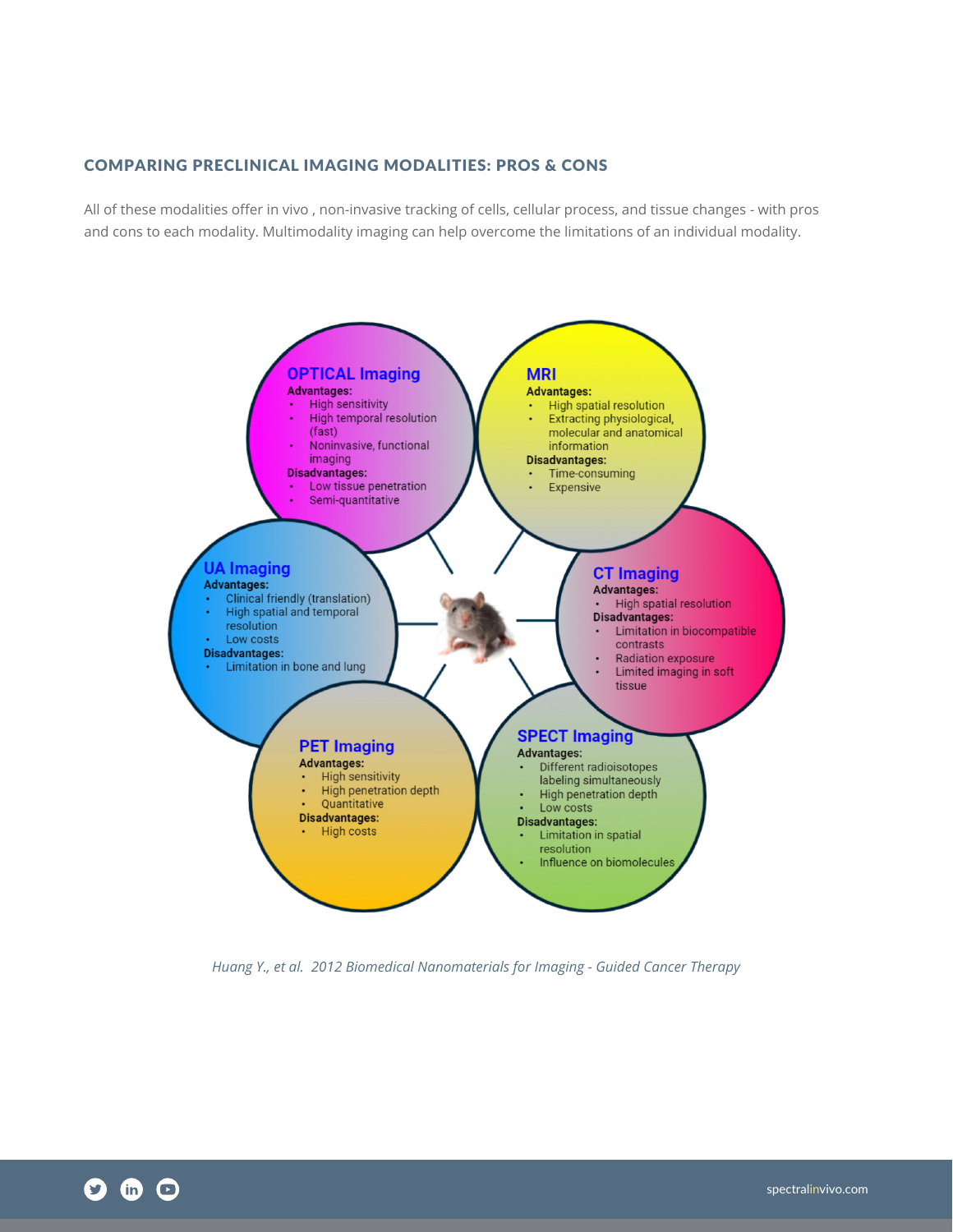## HOW IS IN VIVO OPTICAL IMAGING DIFFERENT FROM OTHER MODALITIES?

The above mentioned modalities are very good for resolving cellular level structures. However, when a model system is initiated and cells are injected into it, it may take weeks to get to the point where you are looking at cellular level structures that are of a size that can be resolved with CT or MRI.

In Vivo Optical Imaging is different from other preclinical imaging modalities in a variety of ways that make it more efficient. Some of the features of *In Vivo* optical imaging that give it an edge over other modalities like CT, MRI, PET SPECT and US are as follows:

#### **• High Sensitivity**

**Cutting edge sensitivity** - For instance in the Lago X imaging system, the minimum detectable radiance is 45 photons/sec/cm^2/sr. Furthermore, Bioluminescence in vivo imaging is sensitive enough to quantitate and detect signal for as low as 10–17 moles/L of luciferase enzyme.

**Early-onset Detection** - Luciferase expression can be readily validated with in vitro assays prior to use in a model. Expression within the model can then be easily visualized shortly after introduction, particularly in orthotopic tumor models.

In an experiment involving an orthotopic lung carcinoma model in mice, In Vivo Optical Imaging results were compared with that of µCT and MRI. After only 2 hours of injecting the labeled cells, light emitted from luciferase activity was detectable. In the following weeks signals keep growing stronger. In comparison, In MRI and µCT performed for the same experiment, lesions of tumor mass development became detectable after almost 4 weeks.





*Van Praagh A., et al. 2017. Bruker BioSpin, World Molecular Imaging Conference, Abstract ID: 2730570*

**• Screening Modality** - Early onset detection enables screening of mice early on in the experiment which is not possible in other techniques.